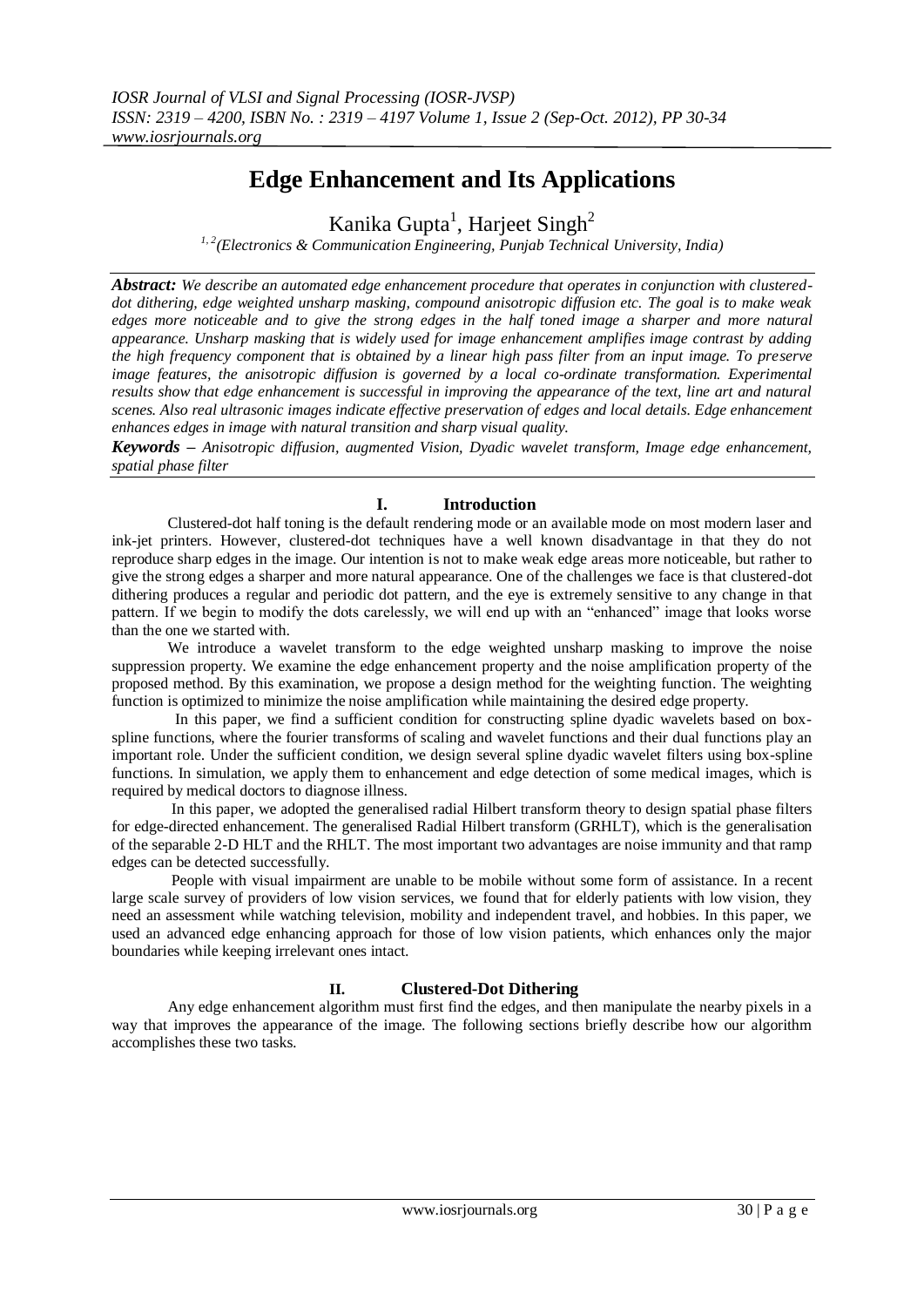

Figure 1: Block diagram of edge enhancement procedure

#### **1. Generating the edge map**

We have found that for most images, the edge maps generated by the Sobel algorithm are unsatisfactory for use in our edge enhancement scheme unless some additional processing is done. The trouble is due to the difficulty of finding a "good" threshold

Value T that simultaneously preserves true edges and rejects false edges caused by quantization noise. Since it is easier to remove noise from the edge map than it is to fill in missing edge information, we have solved the thresholding problem by setting T to relatively low values and then cleaning up the resulting edge map in a separate post-processing step: we keep only the longer contiguous chains of edge pixels, and treat all others as non-edge pixels. Effectively, we introduce another threshold, 7, which specifies the smallest number of edge pixels in a contiguous chain such that the chain will be accepted as an edge. An additional processing steppre-smoothing the grayscale image-further improves the edge map for our purposes. At first glance this may seem curious, since smoothing is in some sense the opposite of the edge enhancement that we have set out to accomplish. However, modest smoothing has little impact on the strong edges that we want to enhance, while it greatly reduces the undesirable effects of quantization noise. Many false edges are eliminated, as are weak edges that would not be well suited for enhancement anyway.

## **II. Edge Enhancement Algorithm**

After the edge map has been computed, the edge enhancement algorithm proceeds according to a "selective two-pass" approach. On the first pass, the grayscale image is half toned using the clustered-dot threshold matrix in the usual way. A "selective" second pass occurs only in the vicinity of edges. The key elements of the second-pass processing are:

- local adjustment of the dithering threshold level to give finer spatial resolution near edges in the image
- tone compensation in the excessively bright and dark areas that result from using the modified threshold values.

### **2.1. Adjustments to the Dithering Threshold**

The dithering threshold level is modified on a pixel-by pixel basis for three different types of pixels near edges in the image. A Type 1 (T l) pixel is an edge pixel with at least six neighboring edge pixels. A Type 2 (T2) pixel is any edge pixel that does not qualify as a T1 pixel. A Type 3 (T3) pixel is one that is not identified as an edge pixel in the edge map, but has at least six neighbors that are edge pixels. A threshold adjustment is made at all T1 pixel sites, but at only some of the T2 and T3 sites. In all cases, the adjustment seeks to move the threshold level so that it lies between the original grayscale intensity values on either side of the edge. This ensures sufficient contrast at the edge locations in the resulting halftone. The goal is to trade some gray-level resolution (in the half toned image) for better spatial resolution near edges. At TI sites, the new dithering threshold is computed in the following manner. We search the edge map for the nearest non-edge pixels to the left, to the right, above, and below. The search continues for only a few pixels in each direction, so that only the local image context will affect the choice of threshold value. If non-edge pixels are found within that distance in all four directions, then the intensity values in the original grayscale image are sampled at the four non-edge sites; however, if the search for non-edge pixels fails in one or more directions, then the grayscale image is sampled at the greatest allowable distance in those directions. (We have used 8 or 16 pixels as the limit.) Next, the new threshold value is computed as an average of the grayscale samples. If exactly two of the sample values are greater than 127 and two are less than 127, we consider the samples to be "balanced" and simply set the threshold equal to the mean of the four values. In the "unbalanced" case, we instead use the average of the maximum and minimum sample values. If the computed average, p, is significantly less than 127, our experiments have shown that it is better to set the threshold to a higher value, between p and 127, rather than directly using the value p. The reason is that low thresholds often result in isolated clumps of white pixels, and the eye is more sensitive to small areas that are too bright than to small areas that are too dark. We have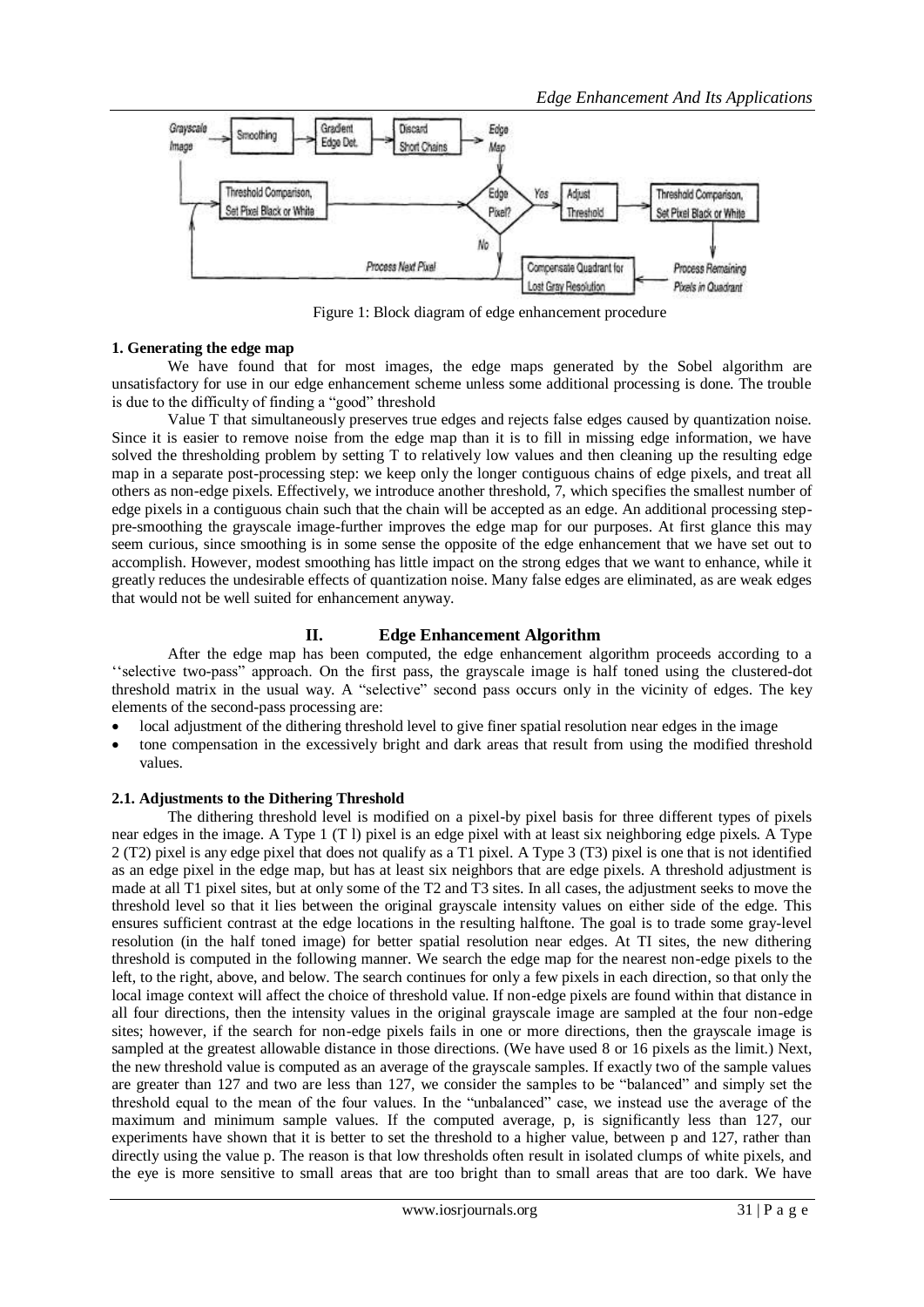obtained good results by setting the threshold to the value given by  $p + 0.75(127 - p)$  when p is less than 127. At T2 and T3 pixel sites, an additional test is performed to determine whether or not any threshold adjustment should take place. Whereas T1 pixels are in the "interior of the edge," where they are substantially surrounded by other edge pixels, T2 and T3 sites occur on the "edge of the edge," where they interact with several non-edge pixels. Because of the eye"s sensitivity to any irregularity in the clustered-dot screen pattern, it is very important to avoid certain kinds of threshold modifications where the edge and non-edge regions meet. Careless modifications invariably lead to artifacts that are perhaps best described as "gaps," LLblobs," and "beating" (Moire) along the edge. For this reason, the test that determines whether modification is allowed involves measuring the distance from the T2/T3 site to a neighboring non-edge cluster. Note that no distinction is made between T2 and T3 sites for the purpose of threshold adjustment.

 The test at T2/T3 sites proceeds as follows. By examining the pattern of other edge pixels adjacent to the T2/T3 site, we can usually approximate the direction normal to the edge. A look-up table with 256 entries can be constructed for this purpose. (There are

Next, the grayscale intensity is sampled at the location one pixel away from the T2/T3 site in the normal direction. This sample value is used to determine whether we are at the bright side or the dark side of the edge. Near the bright side, threshold modifications will tend to change black pixels into white ones, because for the most part, the grayscale values in the area will be greater than the computed threshold p. If such modifications occur at locations adjacent to an existing cluster of white, non-edge pixels in the halftone, the result will appear as an unnatural white blob or streak in the image. Therefore, the test is used to ensure that threshold modifications at the bright side of the edge occur only in close proximity to black, non-edge clusters, where the appearance will be that of changing the shapes of the existing clusters rather than creating a large spot of solid color. Similarly, on the dark side of the edge, the test allows more black pixels to be created only when a white, non-edge cluster is nearby. Note that in each case we are concerned with the distance to a LLminoritycolor" cluster. The distance limit on both sides depends on the grayscale intensity as determined by the sample taken in the normal direction: if the sample pixel is very bright or very dark, threshold modifications are allowed at a greater distance from the minority cluster, because ordinary dithering produces clusters that are more widely separated in these areas anyway. A second look-up table with 256 entries may be used to convert the grayscale sample value to a distance limit (1-5 pixels in practice). We search in the approximate normal direction out to the maximum distance specified in the table. Only if a minority-color pixel is found does threshold modification take place at the T2/T3 site. At those sites where the normal direction is indeterminate, threshold modification is always allowed.

## **2.2. Compensation for Lost Gray Resolution**

The threshold modifications described above will increase the number of white pixels near the bright side of the edge and increase the number of black pixels near the dark side. To some extent this is desirable, because, after all, we seek to enhance the edges. However, the loss of grayscale resolution can result in disturbing artifacts unless we take steps to rearrange the pixels in excessively bright and dark areas. Fortunately, the objectionable patterns tend to occur in predictable ways, allowing us to test and compensate for them using a relatively small set of rules. The rules we have developed are intended only as examples, because they have been tailored for a particular type of printer (the HP LaserJet 4M), a particular 8 x 8 clustered-dot matrix, and a particular printing resolution (600 dpi). However, it is very likely that with slight modifications, these rules would be useful with a variety of printers and dithering matrices. AIthough they are customized, our rules provide general insight for the two-fold problem of identifying and improving the ""Lbad" pixel patterns that result from threshold modifications.

 The compensation rules focus on three types of localized pixel patterns, taking into consideration the portions of the dithering matrix that overlay pixel sites where threshold modifications have taken place. Within a typical square threshold matrix, corresponding to a 45-degree screen angle, there are two "light" quadrants that tend to produce white clusters, and two "dark" quadrants that tend to produce black clusters. A black hole occurs in a light quadrant when threshold modifications create so many black pixels that the white cluster becomes invisible (largely because of toner/ink spreading). The black hole is eliminated by forcing several pixels near the center of the quadrant to be white. A white hole occurs when threshold modifications create too many white pixels in a dark quadrant. Because of the eye"s sensitivity to bright highlights, the rules for white holes are not simply color-reversed versions of those for black holes. White holes tend to appear at the corners of a dark quadrant; all four corners are checked, and if white holes are found, they are eliminated by flipping pixels to the black state in a pattern that depends on the number of affected corners. A lonely pixel results when threshold modifications leave a black or white pixel with no more than one neighbor of the same color. These isolated pixels usually are not rendered cleanly by the printer. Compensation consists of converting the lonely pixel to a 2 x 2 neighborhood of the same color.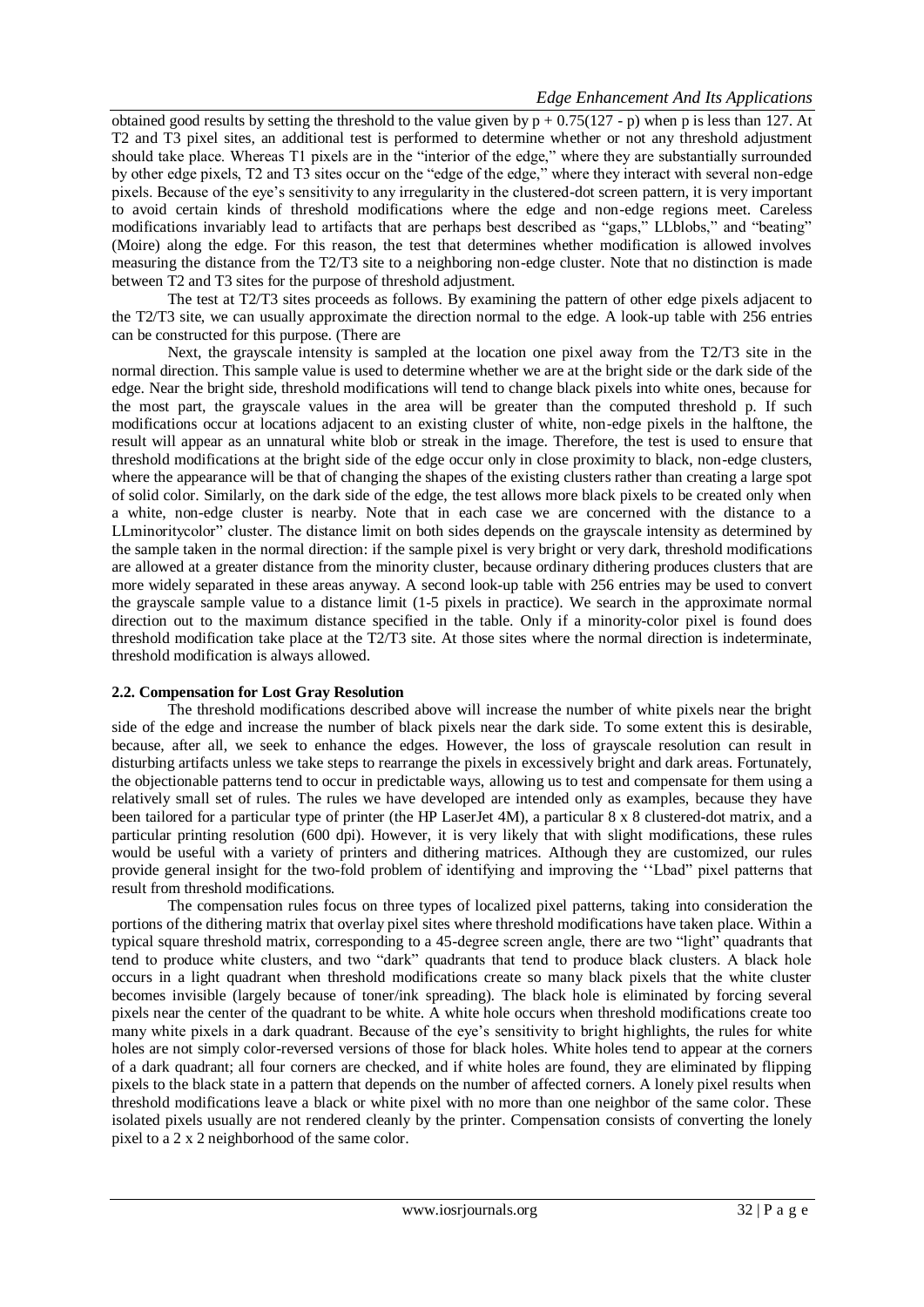#### **III. Edge Enhancement Property Of Edge Weighted Unsharp Masking**

To consider the relationship between the blurred edges that appear in the input and the weighting function, we define the ratio between the squared sums of the wavelet transforms at the different scales as:

$$
r = \frac{\sqrt{(w_f z^H)^2 + (w_f z^V)^2}}{\sqrt{(w_f t^H)^2 + (w_f t^V)^2}}
$$
(1)

and is used to indicate the degree of smoothness of an edge. Fig. 3 shows some examples of the squared wavelet transforms for one-dimensional edges that are blurred by the Gaussian filters of which kernels is at different variances. In this example, the wavelet transform at scale j=2 is derived with the low-pass filter { **l/8, 3/8, 3/8, 1/8}** as the scaling function**.** The ratio *r* is equal to one for a step edge that is not blurred. The ratio increases along the variance of the Gaussian filter. In Fig. 2, the relationship between the variance of the Gaussian kernel of the filter and the ratio *r* is shown. The ratio *r* is proportional to the logarithmic function of the variance of the Gaussian kernel. Next, we represent the weighting function with the ratio r. Since the wavelet transforms at j=l and  $j=2$  are correlated around the image edges, we assume that the ratio between the vertical and horizontal wavelet transform is almost constant for  $j=1$ ,  $j=2$  as follow:

$$
\frac{Wf_1^V}{Wf_1^H} \approx \frac{Wf_2^V}{Wf_2^H} \,.
$$

We get the weighting function with the ratio r as the form of:

$$
e_x(m,n) \approx Wf_1^H(\alpha + \beta r)
$$
  
\n
$$
e_y(m,n) \approx Wf_1^V(\alpha + \beta r)
$$
 (3)

The edges that appear in the input image under the enhancement process are blurred at any degree.The ratio r will be larger than one at the edge locations. To guarantee the enhancement effect for the blurred edges, Eqn. (3) and (4) have to be larger than zero for r>l.





Figure 2: The proposed edge weighted unsharp masking Figure 3: Four Filters used in Filter 2



Figure 4: Central portion of the "peppers" image, printed at 150 dpi to show the dot structure. (a) Unmodified; (b) enhanced; (c) edge map used to generate enhanced image.